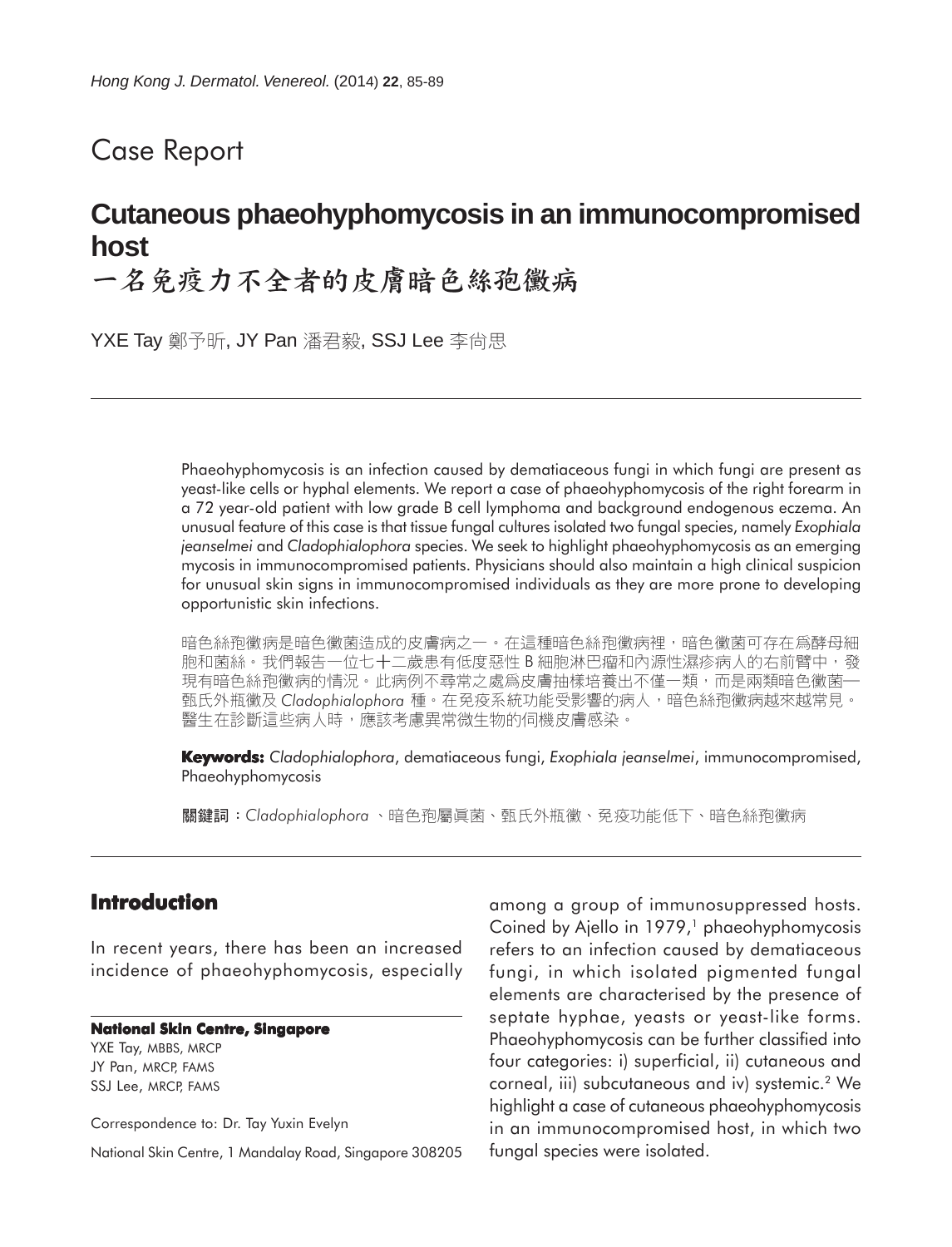## **Case report report**

In June 2010, a 72 year-old Chinese woman presented with a pruritic plaque over her right forearm for two months. She did not experience any fever, chills, rigors or weight loss. There was no antecedent trauma. Her other medical problems included low grade lymphoplasmacytic lymphoma for which she had declined treatment. In the three months prior to presentation, she was also receiving up to 40 mg of prednisolone per day for auto-immune haemolytic anaemia. In addition, she was on follow-up in our institution for mild endogenous eczema.

Examination revealed an erythematous, vesiculated plaque on her right forearm with no regional lymphadenopathy (Figure 1A). She was initially treated as eczema herpeticum with oral acyclovir with poor response. A course of cephalexin was then initiated for empirical treatment of infected eczema but the plaque in her forearm increased in size. A biopsy of the skin lesion was then performed.

Histological analysis revealed that there was an ulcer to the level of the lower reticular dermis (Figure 1B). There were abundant fungal hyphal elements within the ulcer cavity (Figure 1C).



**Figure 1.** (A) An erythematous, vesiculated plaque on the flexor surface of the right forearm. (B) Ulcer with granulomatous inflammation (Haematoxylin-eosin stain; x40). (C) Granulomatous infiltrate with neutrophils and multinucleated giant cells at the base of ulcer (Haematoxylin-eosin stain; x200). (D) Yeast-like forms in clusters and chains as well as septated hyphae within the giant cells (Periodic Acid-Schiff stain; x400).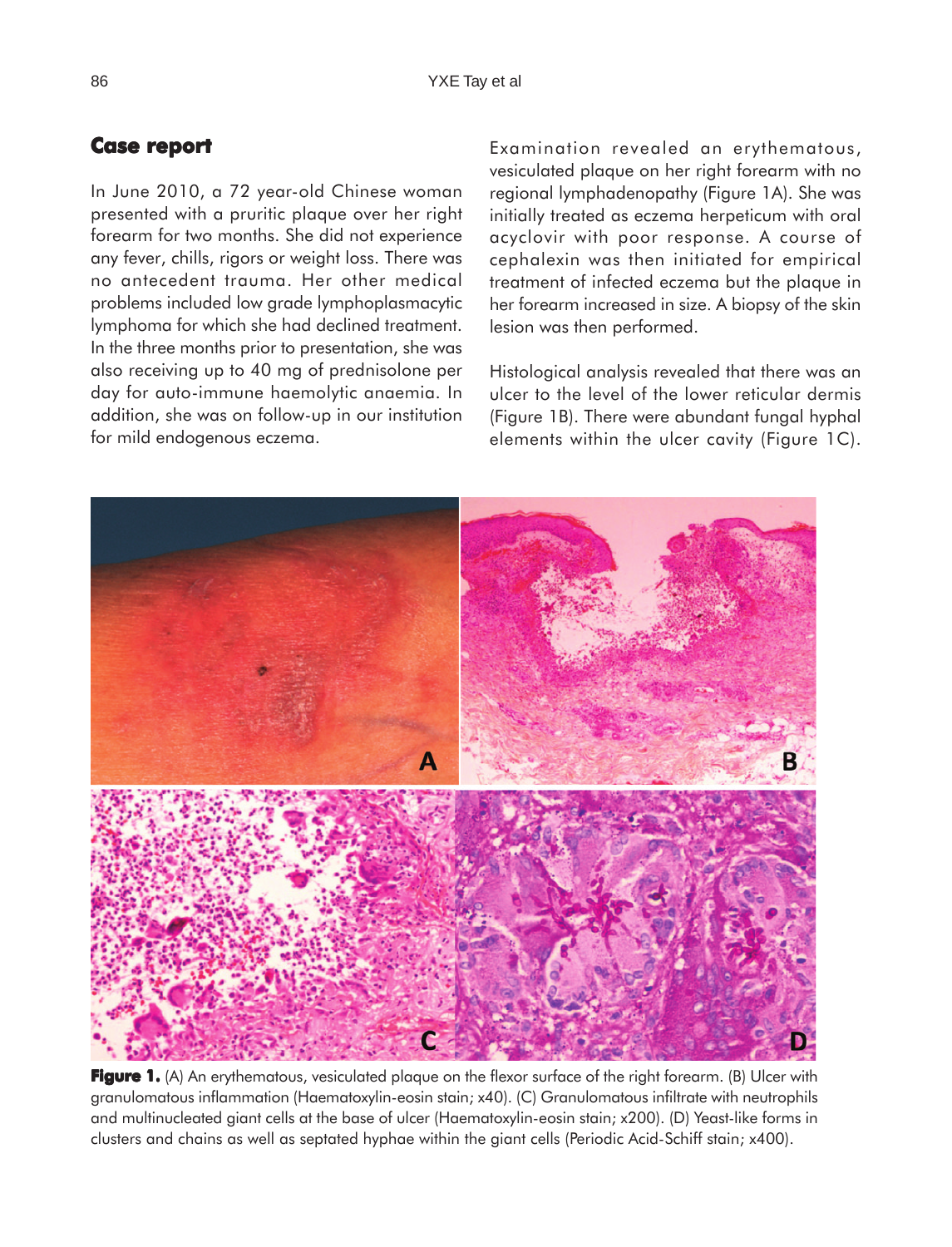Surrounding the ulcer were neutrophils, epithelioid histiocytes and multinucleated giant cells (Figure 1D). No sclerotic bodies were visualised and Ziehl-Neelsen stain did not reveal any acid-fast bacilli. Fungal cultures eventually isolated *Cladophialophora* species.

She was started on terbinafine but the lesion persisted and evolved. Crusted vesicles and superficial pustules on an erythematous base were visualised (Figure 2A). A repeat skin biopsy, obtained two months after the previous biopsy, revealed compact hyperkeratosis, pseudoepitheliomatous hyperplasia, and a dermal infiltrate consisting tuberculoid granulomas, lymphocytes and neutrophils (Figure 2B). Light brown fungal elements exhibiting yeast-like forms in chains and clusters, as well as septate hyphae were seen within multinucleated giant cells (Figures 2C & 2D). Fungal cultures grew *Exophiala jeanselmei.*



**Figure 2.** (A) Two months later, there was a crusty erythematous plaque with overlying vesicles and pustules. (B) Compact hyperkeratosis and pseudoepitheliomatous hyperplasia with a dermal infiltrate of lymphocytes, histiocytes and tuberculoid granulomas were visualised (Haematoxylin-eosin stain; x100). (C) Neutrophils and pigmented yeast-like forms in chains and clusters (bold arrows) within multinucleated giant cells were seen (Haematoxylin-eosin stain; x400). (D) Yeast-like forms in clusters and chains as well as septated hyphae within the giant cells (Periodic Acid-Schiff stain; x400).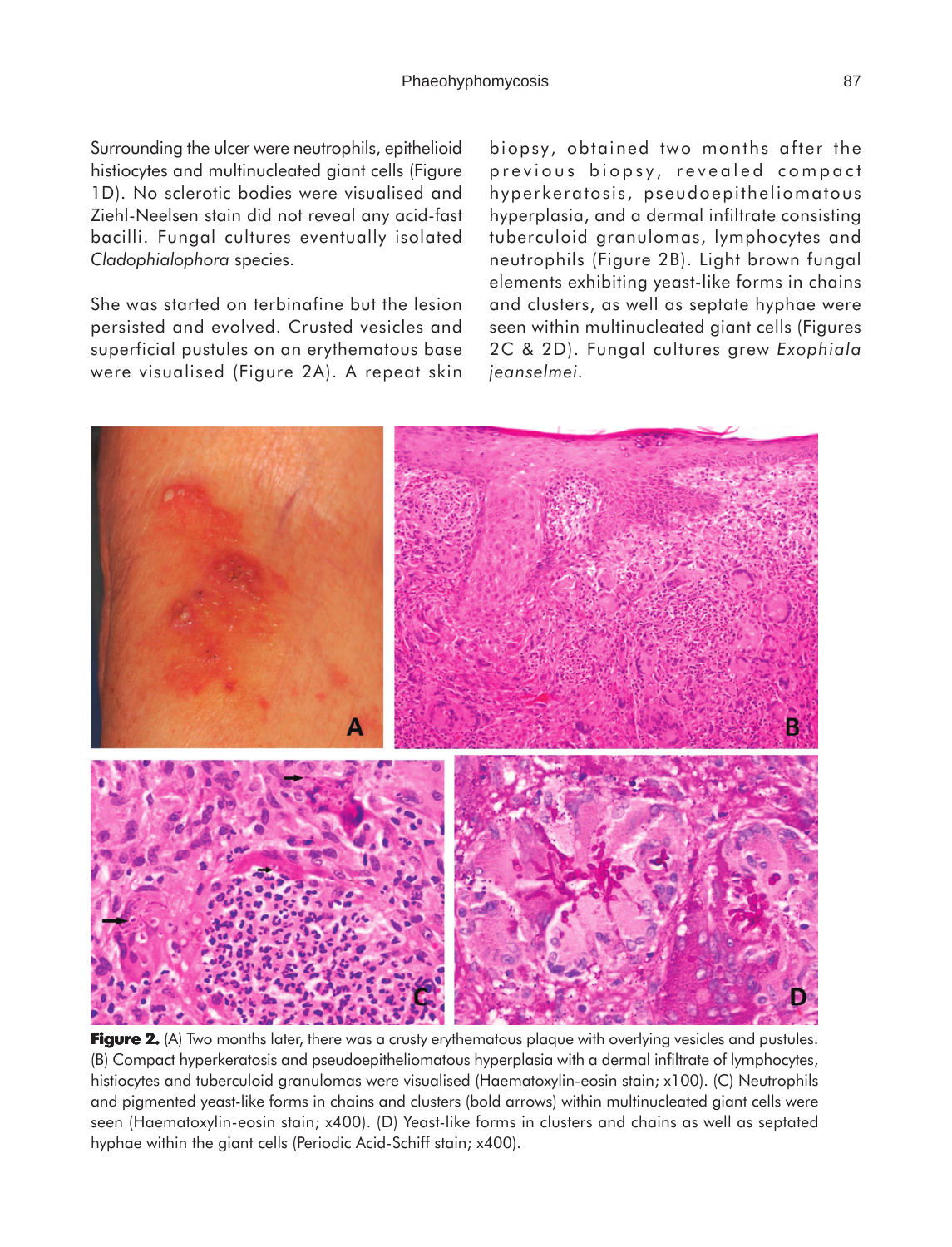Surgical opinion was obtained with regard to the possibility of excision but poor wound healing was a concern. A six-month course of itraconazole at 200 milligrammes per day was then completed with complete clinical resolution. Fourteen months after the cessation of itraconazole, the patient remains well with no evidence of recurrence.

#### **Discussion**

More than 100 species and 60 genera of dematiaceous fungi have been associated with cutaneous phaeohyphomycosis.3 Common fungal isolates in subcutaneous phaeohyphomycosis include *Exophiala jeanselmei*, *Wangiella dermatitidis* and *Bipolaris* species.4 More unusual fungi such as *Colletrichium* species are being isolated in immunocompromised hosts.<sup>5</sup> Cutaneous phaeohyphomycosis is a growing entity among immunocompromised populations, with increasing prevalence among solid-organ transplant recipients who are iatrogenically immunosuppressed.<sup>6</sup>

The usual presentation is that of an indolent, cystic and solitary nodule that is localised to the extremities. A history of inoculation after trauma may be elicited, or plant fragments identified on biopsy. In contrast, clinical presentation is more pleomorphic in immunosuppression, with an increased propensity for multiple nodules with draining sinuses, pustular plaques, ulcers and even eschars in disseminated disease.7 Our patient, who had a haematological malignancy and was on steroid therapy, also presented atypically.

Other differential diagnoses to be considered in an immunocompromised host include deep fungal infections such as eumycetoma or chromoblastomycosis and atypical mycobacterial infections. Given the patient's background of endogenous eczema, we also considered the differential diagnoses of eczema herpeticum and secondary bacterial infection of an eczematous plaque.

Histological analysis may reveal a localised abscess surrounded by dense collagenous deposition that gives the appearance of a pseudo-cyst. The centre of the abscess is filled with necrotic debris and fungal elements, with surrounding palisading macrophages and multinucleated giant cells. Less commonly, histology may reveal epidermal hyperplasia and a granulomatous infiltrate in the dermis,<sup>8</sup> as in the case of our patient. This pattern is similar to chromoblastomycosis, which is often mistaken for phaeohyphomycosis. Hence, in phaeohyphomycosis, it is important to note the lack of pathognomonic muriform sclerotic bodies of chromoblastomycosis on biopsy.2

Despite the identification of dematiaceous fungi on histology, definitive cultures should be obtained to guide treatment and aid prognostication. Some fungi may have an increased propensity for dissemination or have a tropism for certain organs. For example, *Cladosporium bantianum* has a tendency for central nervous system spread.<sup>5</sup>

A unique feature in this case is the isolation of two fungal species on biopsies spaced two months apart. To the best of our knowledge, this has only been reported twice in the literature. One was a case of re-infection, in which *Alternaria alternata* was first identified from a cyst which recurred 12 months later and cultures isolated *Colletotrichum gloesporidoides.*6 The second was the presentation of seborrhoeic-keratoses like lesions on the scrotum of an immunocompromised host, which was diagnosed as co-infection with *Bipolaris* species and *Curvularia* species.9 The isolation of *Exophiala jeanselmei* and *Cladophialophora spp* in our case could indicate that there was a reinfection in a susceptible host. There could also have been contamination by either fungi as both are ubiquitous in the environment. Less possibly, there could have been co-infection with the two species in the first place but only one species was identified at each time. Colonies of dematiaceous fungi can occasionally produce colonies with barely perceptible differences. On Sabouraud